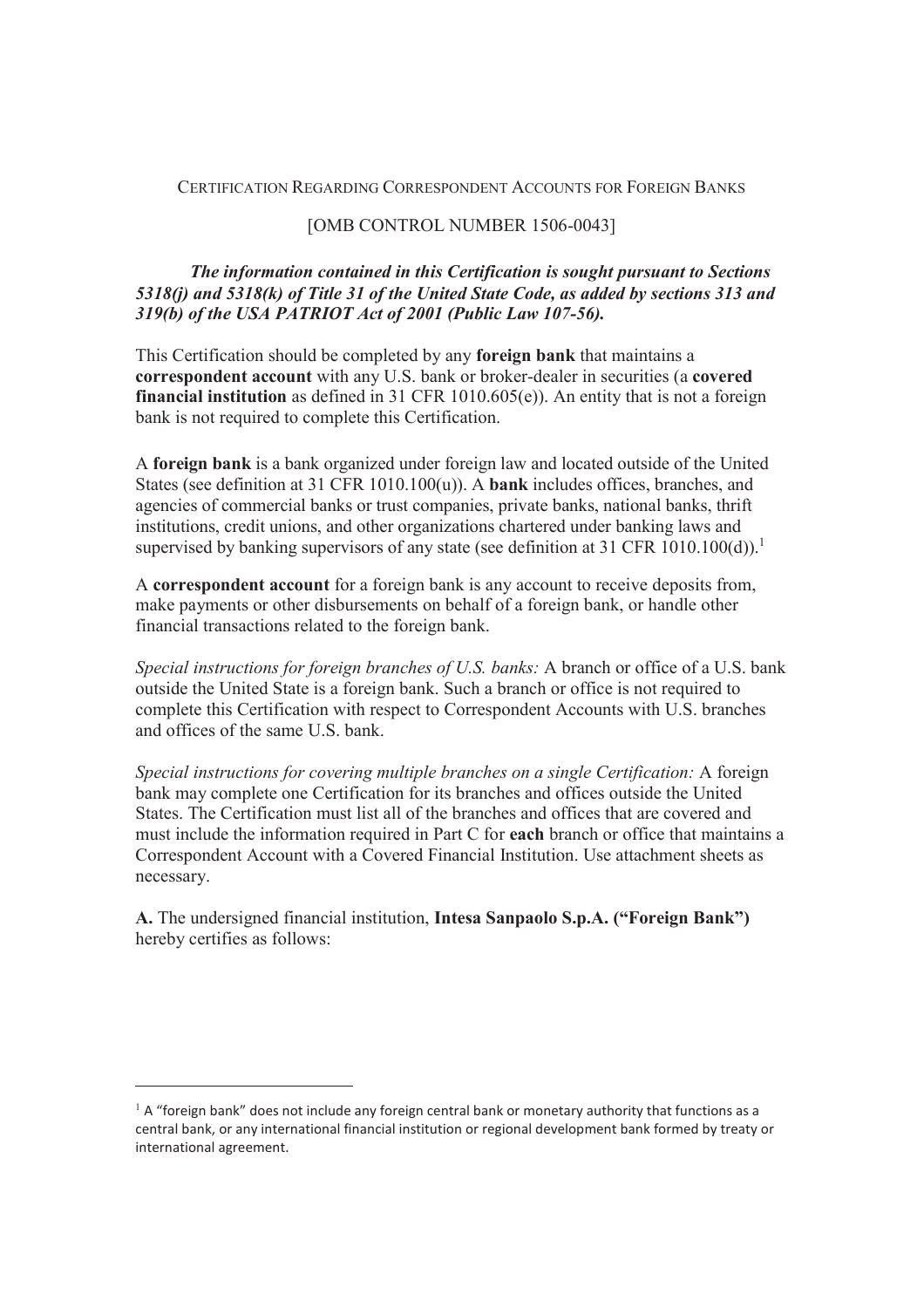# **B. Correspondent Accounts Covered by this Certification:** Check **one** box.

| X                                                   | This Certification applies to all accounts established for Foreign Bank by<br>Covered Financial Institutions.                                                                                                                                                                                                                                                                                                                                                                                                                                                                                                                                                                                                                                                                                       |  |  |  |  |  |  |  |
|-----------------------------------------------------|-----------------------------------------------------------------------------------------------------------------------------------------------------------------------------------------------------------------------------------------------------------------------------------------------------------------------------------------------------------------------------------------------------------------------------------------------------------------------------------------------------------------------------------------------------------------------------------------------------------------------------------------------------------------------------------------------------------------------------------------------------------------------------------------------------|--|--|--|--|--|--|--|
|                                                     | This Certification applies to Correspondent Accounts established by<br>(name of                                                                                                                                                                                                                                                                                                                                                                                                                                                                                                                                                                                                                                                                                                                     |  |  |  |  |  |  |  |
| Covered Financial Institution(s)) for Foreign Bank. |                                                                                                                                                                                                                                                                                                                                                                                                                                                                                                                                                                                                                                                                                                                                                                                                     |  |  |  |  |  |  |  |
| blanks.                                             | C. Physical Presence/Regulated Affiliate Status: Check one box and complete the                                                                                                                                                                                                                                                                                                                                                                                                                                                                                                                                                                                                                                                                                                                     |  |  |  |  |  |  |  |
| $\mathbf{X}$                                        | Foreign Banks maintains a physical presence in any country. That means:<br>Foreign Bank has a place of business at the following street address:<br>Group Head Office - Piazza San Carlo 156 - 10121 Torino, where<br>Foreign Bank employs one or more individuals on a full-time basis and<br>maintains operating records related to its banking activities.<br>• The above address is in Italy, where<br>Foreign Bank is authorized to conduct banking activities.<br>• Foreign Bank is subject to inspection by Bank of Italy, the banking<br>authority that licensed Foreign Bank to conduct banking activities.                                                                                                                                                                                |  |  |  |  |  |  |  |
|                                                     | Foreign Bank does not have a physical presence in any country, but Foreign<br>Bank is a regulated affiliate. That means:<br>Foreign Bank is an affiliate of a depository institution, credit union, or<br>a foreign bank that maintains a physical presence at the following street<br>address:<br>where it employs one or more persons on a full-time basis and maintains<br>operating records related to its banking activities.<br>• The above address is in<br>(insert country), where<br>the depository institution, credit union, or foreign bank is authorized to conduct<br>banking activities.<br>• Foreign Bank is subject to supervision by<br>, (insert)<br>Banking Authority), the same banking authority that regulates the depository<br>institution, credit union, or foreign bank. |  |  |  |  |  |  |  |
|                                                     | Foreign Bank does not have a physical presence in a country and is not a<br>regulated affiliate.                                                                                                                                                                                                                                                                                                                                                                                                                                                                                                                                                                                                                                                                                                    |  |  |  |  |  |  |  |
|                                                     | D. Indirect Use of Correspondent Accounts: Check box to certify.                                                                                                                                                                                                                                                                                                                                                                                                                                                                                                                                                                                                                                                                                                                                    |  |  |  |  |  |  |  |

 $\overline{\mathbf{x}}$  No Correspondent Account maintained by a Covered Financial Institution may be used to indirectly provide banking services to certain foreign banks. Foreign Bank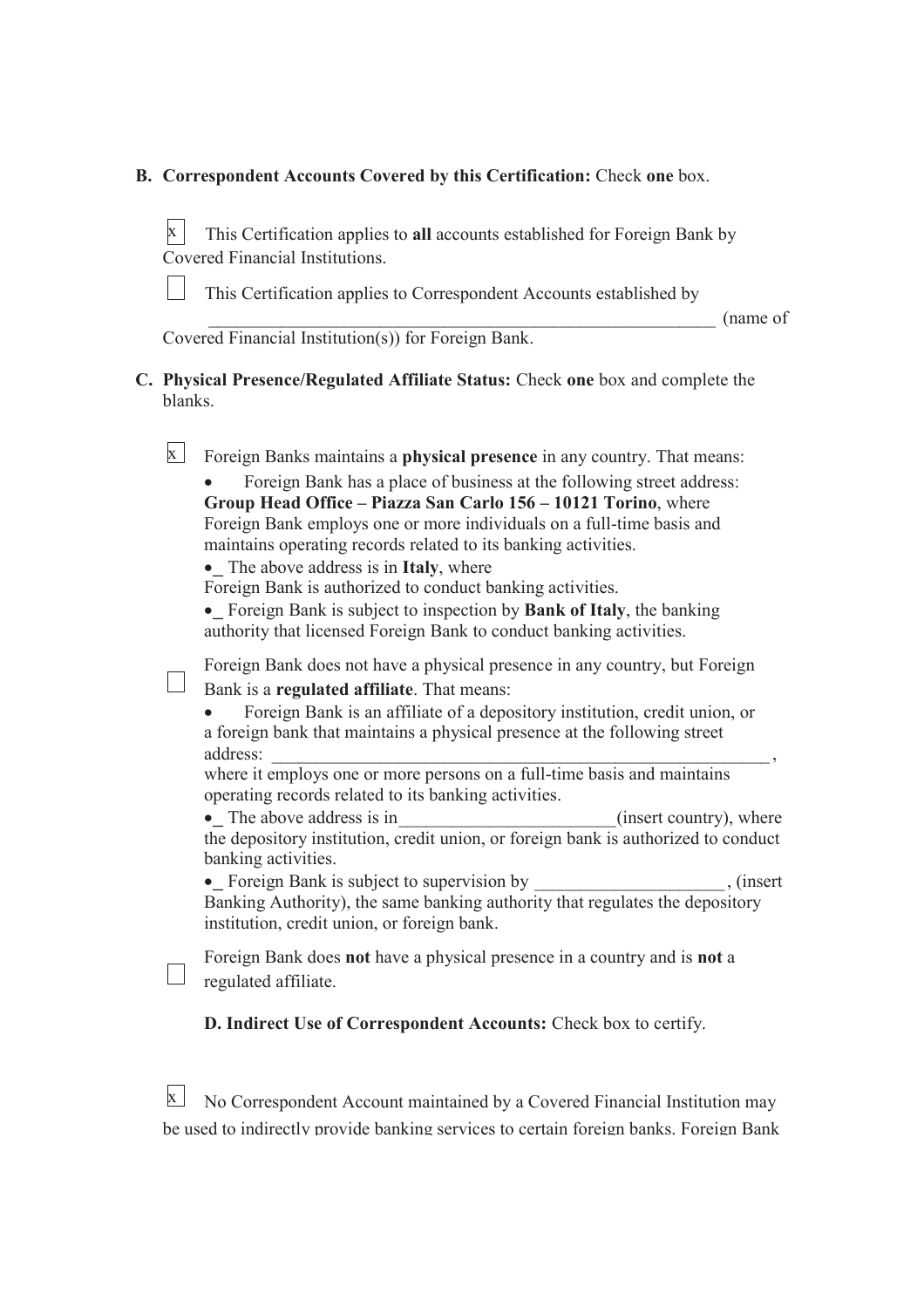hereby certifies that it does **not** use any Correspondent Account with a Covered Financial Institution to indirectly provide banking services to any foreign bank that does not maintain a physical presence in any country and that is not a regulated affiliate.

- **E. Ownership Information:** Check box 1 or 2 below, **if applicable.** 
	- **1. Form FR Y-7 is on file.** Foreign Bank has filed with the Federal Reserve Board a current Form FR Y-7 and has disclosed its ownership information on Item 4 of Form FR Y-7.  $\overline{x}$  1.
	- **2. Foreign Bank's shares are publicly traded.** Publicly traded means that the shares are traded on an exchange or an organized over-the-counter market that is regulated by a foreign securities authority as defined in section 3(a)(50) of the Securities Exchange Act of 1934 (15 U.S.C. 78c(a)(50)).  $\mathbf{x}$

If **neither** box 1 or 2 of Part E is checked, complete Item 3 below, **if applicable.** 

 $\mathbf{1}$ 

3. Foreign Bank has no **owner(s)** except as set forth below. For purposes of this Certification, **owner** means any person who, directly or indirectly, (a) owns, controls, or has power to vote 25 percent or more of any class of voting securities or other voting interests of Foreign Bank; or (b) controls in any manner the election of a majority of the directors (or individuals exercising similar functions) of Foreign Bank. For purposes of this Certification, (i) **person** means any individual, bank, corporation, partnership, limited liability company or any other legal entity; (ii) **voting securities or other voting interests** means securities or other interests that entitle the holder to vote for or select directors (or individuals exercising similar functions); and (iii) members of the same family<sup>2</sup> shall be considered one **person**.

| Name | Address |
|------|---------|
|      |         |
|      |         |
|      |         |

 $\overline{a}$ <sup>2</sup> The same family means parents, spouses, children, siblings, uncles, aunts, grandparents, grandchildren, first cousins, stepchildren, stepsiblings, parents-in-law and spouses of any of the foregoing. In determining the ownership interests of the same family, any voting interest of any family member shall be taken into account.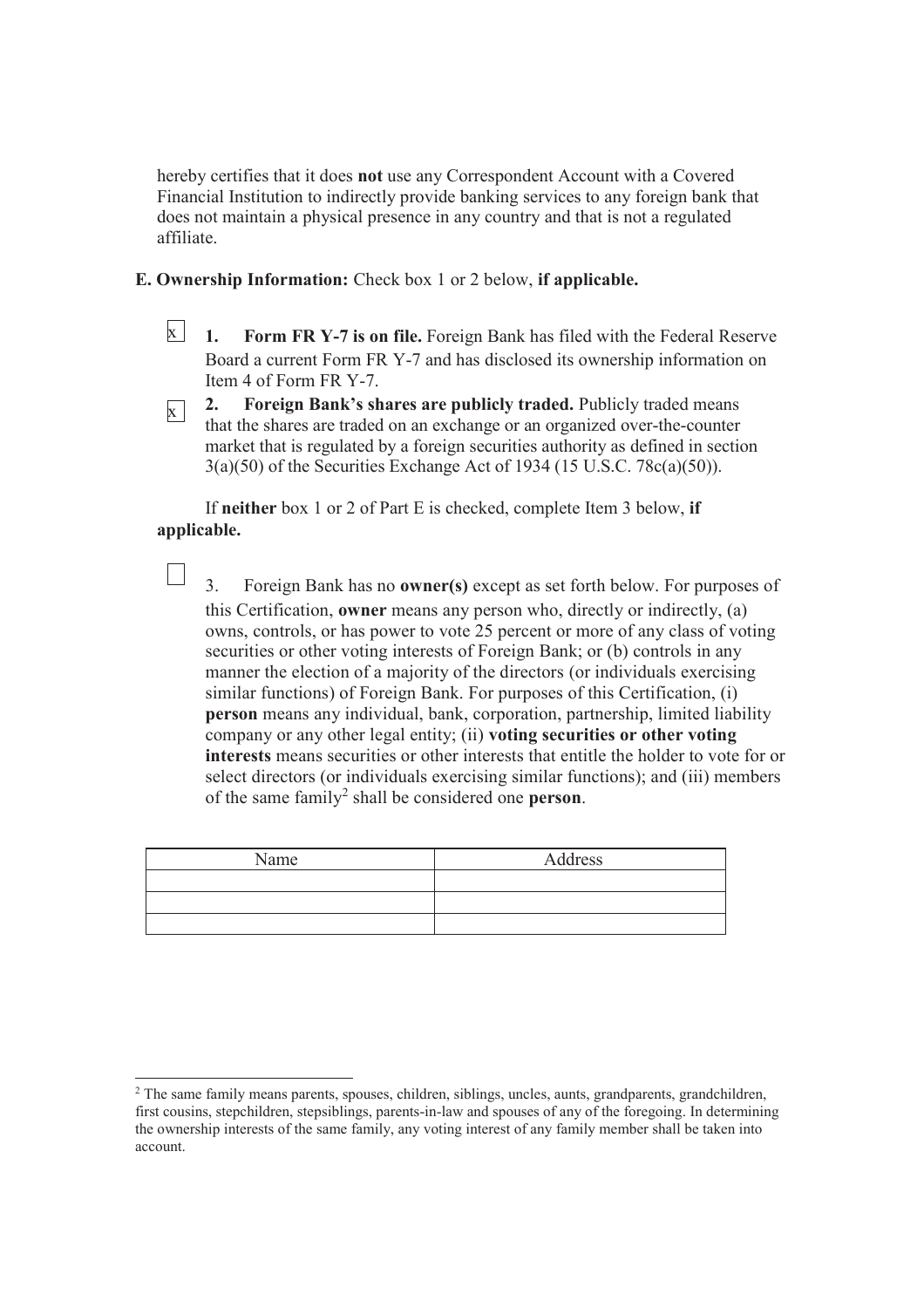**F. Process Agent:** complete the following.

The following individual or entity: **Intesa Sanpaolo S.p.A., New York Branch** is a resident of the United States at the following street address:

**One William Street – ATTN.: LEGAL DEPARTMENT - New York NY 10004**, and is authorized to accept service of legal process on behalf of Foreign Bank from the Secretary of the Treasury or the Attorney General of the United States pursuant to Section 5318(k) of title 31, United States Code.

### **G. General**

Foreign Bank hereby agrees to notify in writing each Covered Financial Institution at which it maintains any Correspondent Account of any change in facts or circumstances reported in this Certification. Notification shall be given within 30 calendar days of such change.

Foreign Bank understands that each Covered Financial Institution at which it maintains a Correspondent Account may provide a copy of this Certification to the Secretary of the Treasury and the Attorney General of the United States. Foreign Bank further understands that the statements contained in this Certification may be transmitted to one or more departments or agencies of the United States of America for the purpose of fulfilling such departments' and agencies' governmental functions.

I, **Raffaele Cosimo**, certify that I have read and understand this Certification, that the statements made in this Certification are complete and correct, and that I am authorized to execute this Certification on behalf of Foreign Bank.

For Intesa Sanpaolo S.p.A.

 $A_0/11/6$ 

Raffaele Cosimo

Group Head of Anti Financial Crime

Executed on this 12 day of January 2022.